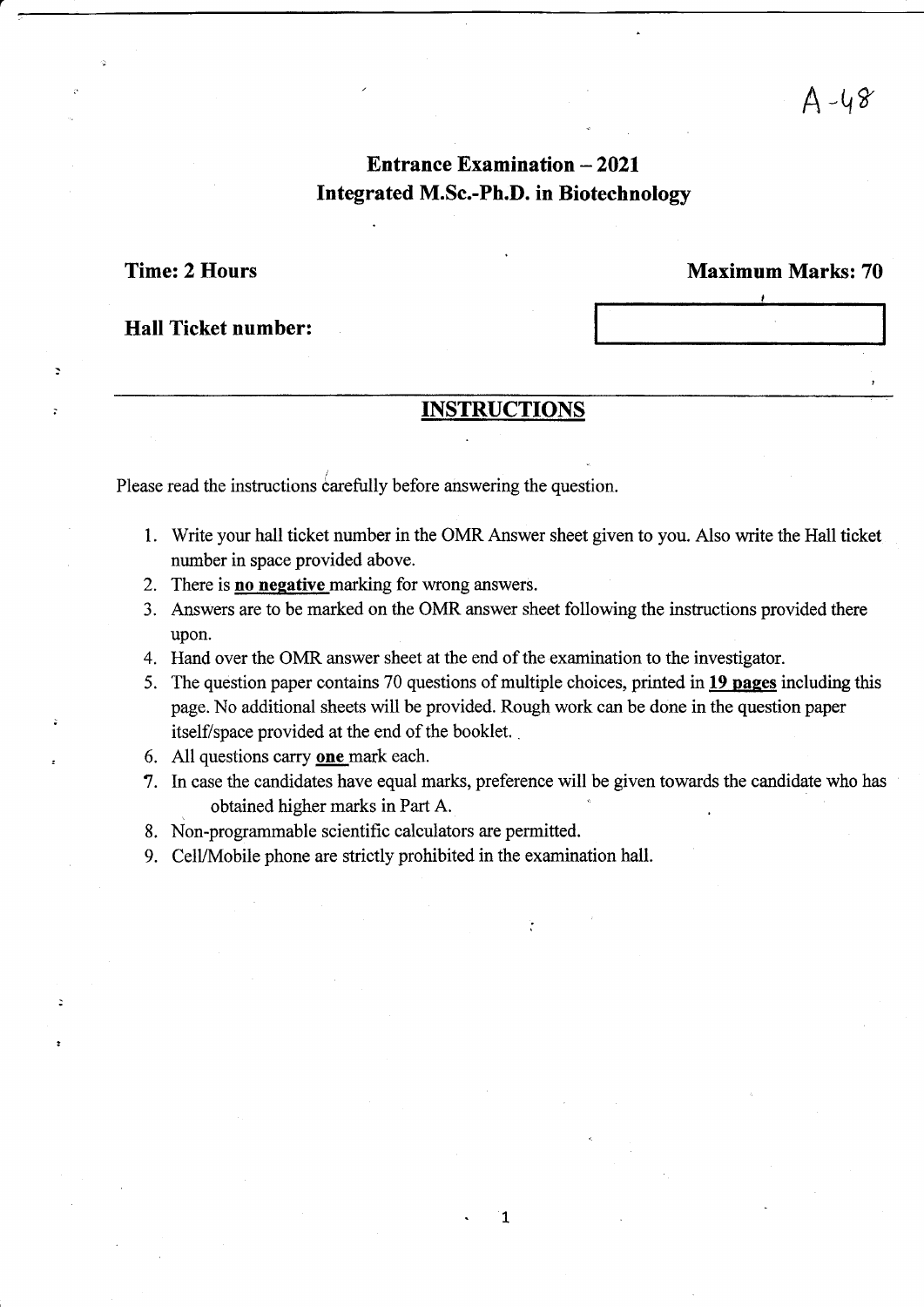### PART A

- 1. If two numbers A and B are 20% and 60% more than the third number C respectively, then what would be the ratio of the numbers A and B? A. 3:4
	-
	- B. 1:3
	- C. 2:3
	- D. 2:5
- 2. Reaction rate was calculated at increasing concentrations of substrate, when (a) rate is plotted with substrate concentrations, a curve was obtained; (b) reciprocal of rate is plotted with reciprocal of substrate a straight line was obtained. This indicates that,
	- A. Reaction is first order
	- B. Reaction is auto-inhibited
	- C. There exist pre-equilibrium before product formation
	- D. Reaction is second order
- 3. A square matrix whose determinant value is zero is referred to as  $\frac{1}{\sqrt{2\pi}}$  matrix
	- A. An Identity
	- B. A symmetric
	- C. A non-singular
	- D. A singular
	-

4. Which of the following element emits high energy radiation?

- A. S-35
- B. Tritium
- C. C-14
- D. P-32
- 5. Which phase of bacterial growth is considered suitable to induce the expression of recombinant ; protein in growing culture?
	- A. Lag phase
	- B. Log phase
	- C. Stationary phase
	- D. Decline phase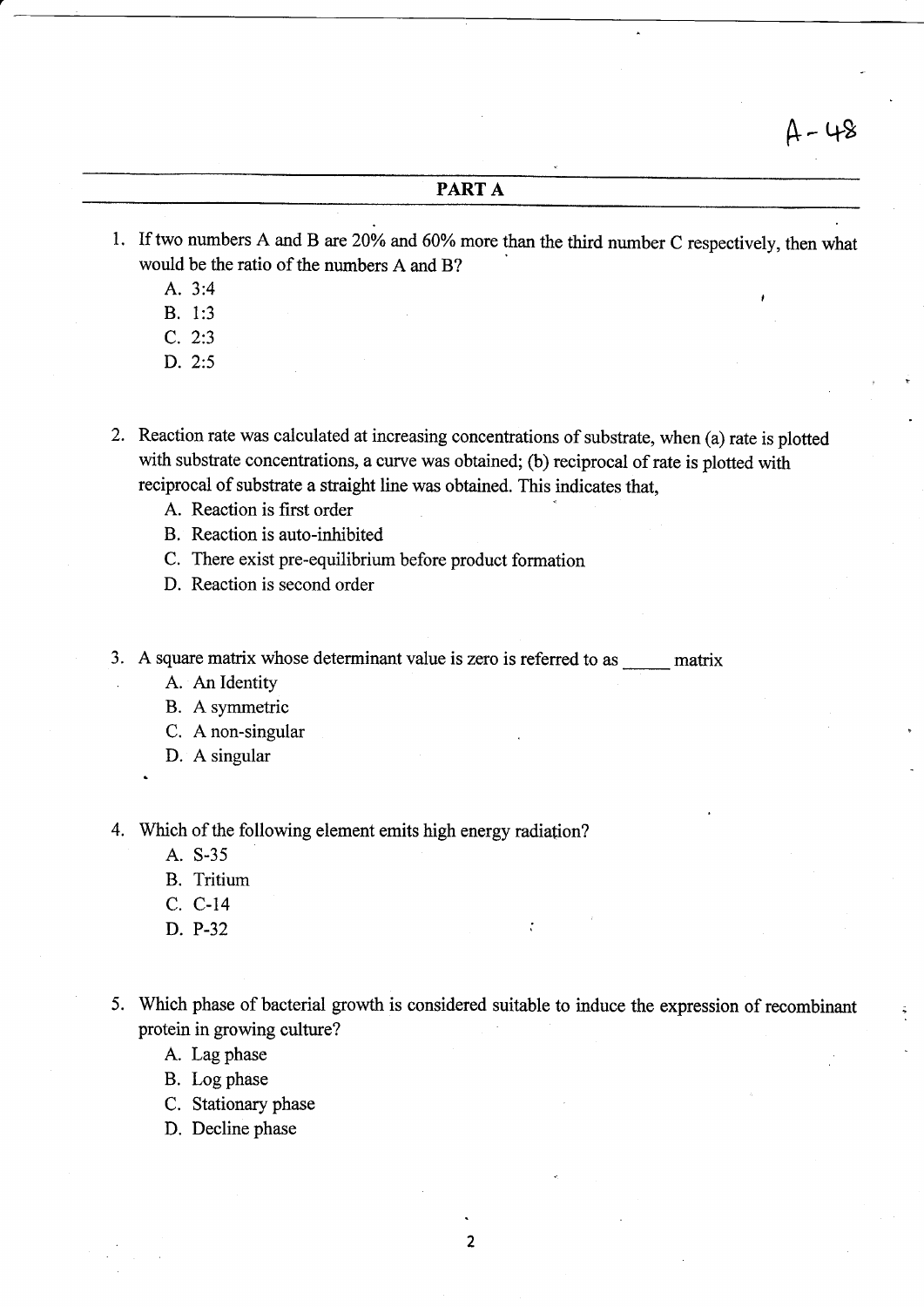6. The function  $f(x) = x^3 + 6x^2 -15x + 7$  has minimum and maximum, respectively, at

- A.  $x = 1$  and  $x = -5$
- B.  $x = -5$  and  $x = 1$
- C.  $x=-1$  and  $x=5$
- D.  $x = 5$  and  $x = -1$
- 7. Tesla is the unit of
	- A. magnetic flux
	- B. magnetic intensity
	- C. magnetic induction
	- D. magnetic moment
- 8. Put the following words from human taxonomy in the correct order.
	- I. Hominidae
	- II. Homo
	- III. Homininae
	- IV. Primates
	- V. Haplorhini
		- A. III, I,II,IV,V
		- B. IV, V, ilI, I, II
		- c. IV, V, I,III, II
		- D. V, IV, I, III, II

9. The wavelength of electromagnetic radiation having frequency  $5 \times 10^{14}$  Hz is  $\ldots$ .

- A. 1.7 nm
- B.  $1.7 \mu m$
- C. 0.6 nm
- D.  $0.6 \mu m$
- 10. Which of the following properties do NOT decrease from top to bottom down the group in case of hydrides of oxygen family members?

 $\ddot{\cdot}$ 

- A. Dipole moment
- B. Bond angle
- C. Covalent character
- D. Thermal stability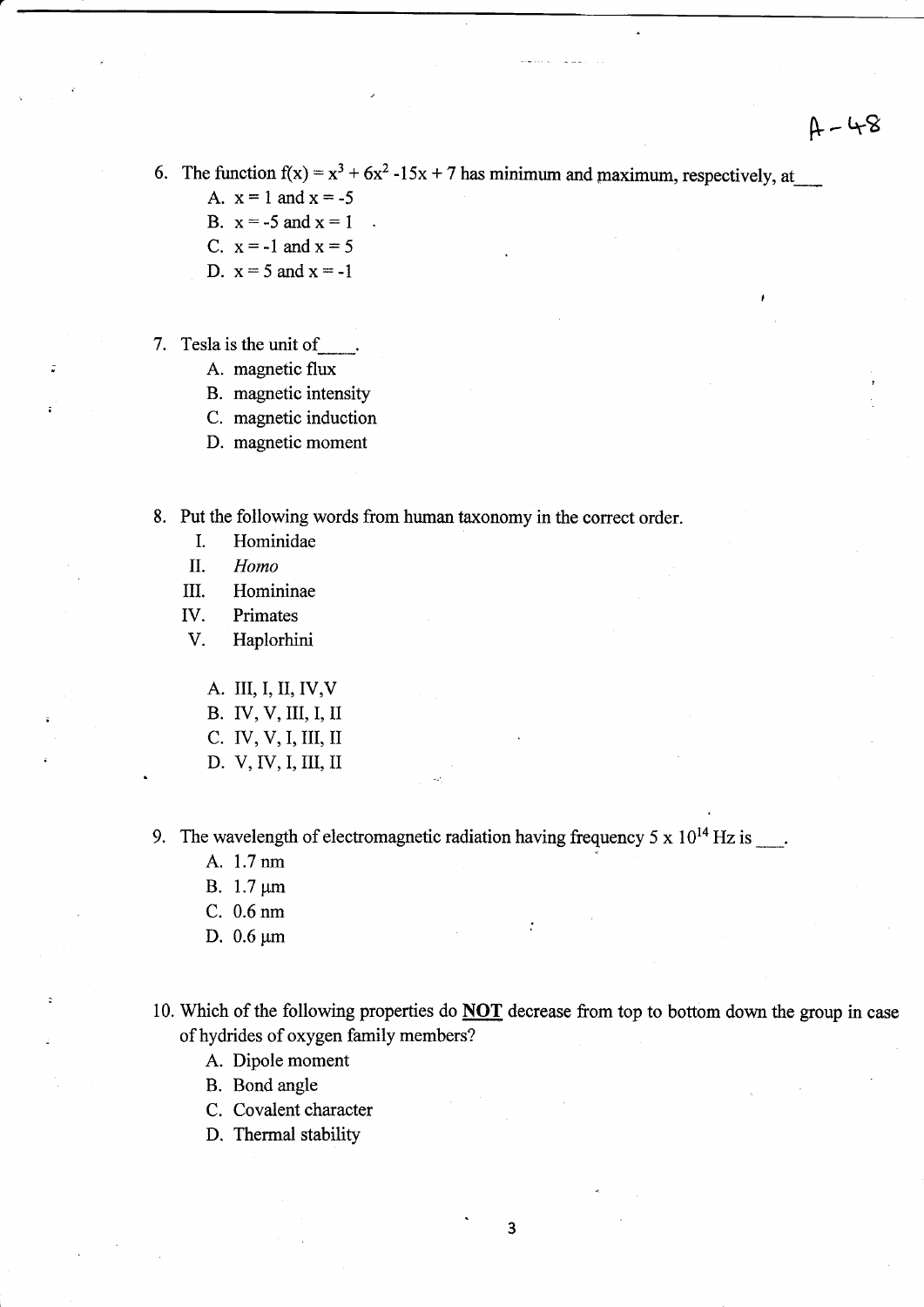11. The splitting of spectral lines under the effect of magnetic field is called:

- A. Zeeman effect
- B. Bohr effect
- C. Heisenberg effect
- D. Magnetic effect

12. According to Faraday's first law of electromagnetic induction, a conductor when placed in <sup>a</sup> varying electromagnetic field  $\mathbb{R}^2$ 

 $A - 48$ 

- A. resists the flux
- B. sees induced current based on the flux change

C. does nothing

D. creates a short-circuit

13. (irrespective of neutrons or electrons), the identity of an element is determined by

- A. the number of its protons
- B. mass-charge ratio
- C. density of the element
- D. its atomic mass

14. Match the Foilowing questions.

|            | List 1       | List 2                |
|------------|--------------|-----------------------|
| $\cdot$ I. | Oxalic acid  | 1. Used for electrode |
| H.         | NaOH         | 2. Buffer standard    |
| Ш.         | <b>Borax</b> | 3. Primary standard   |
| IV.        | Calomel      | 4. A ligand           |
|            |              | 5. Secondary standard |

Which of the pairs are correctly matched?

|      | H              | Ш | IV |
|------|----------------|---|----|
| A. 1 | $\overline{2}$ | 3 | 4  |
| B. 3 | 5              | 2 | 1  |
| C.2  | 1              | 3 | 5  |
| D.2  | 5              | 4 | 3  |
|      |                |   |    |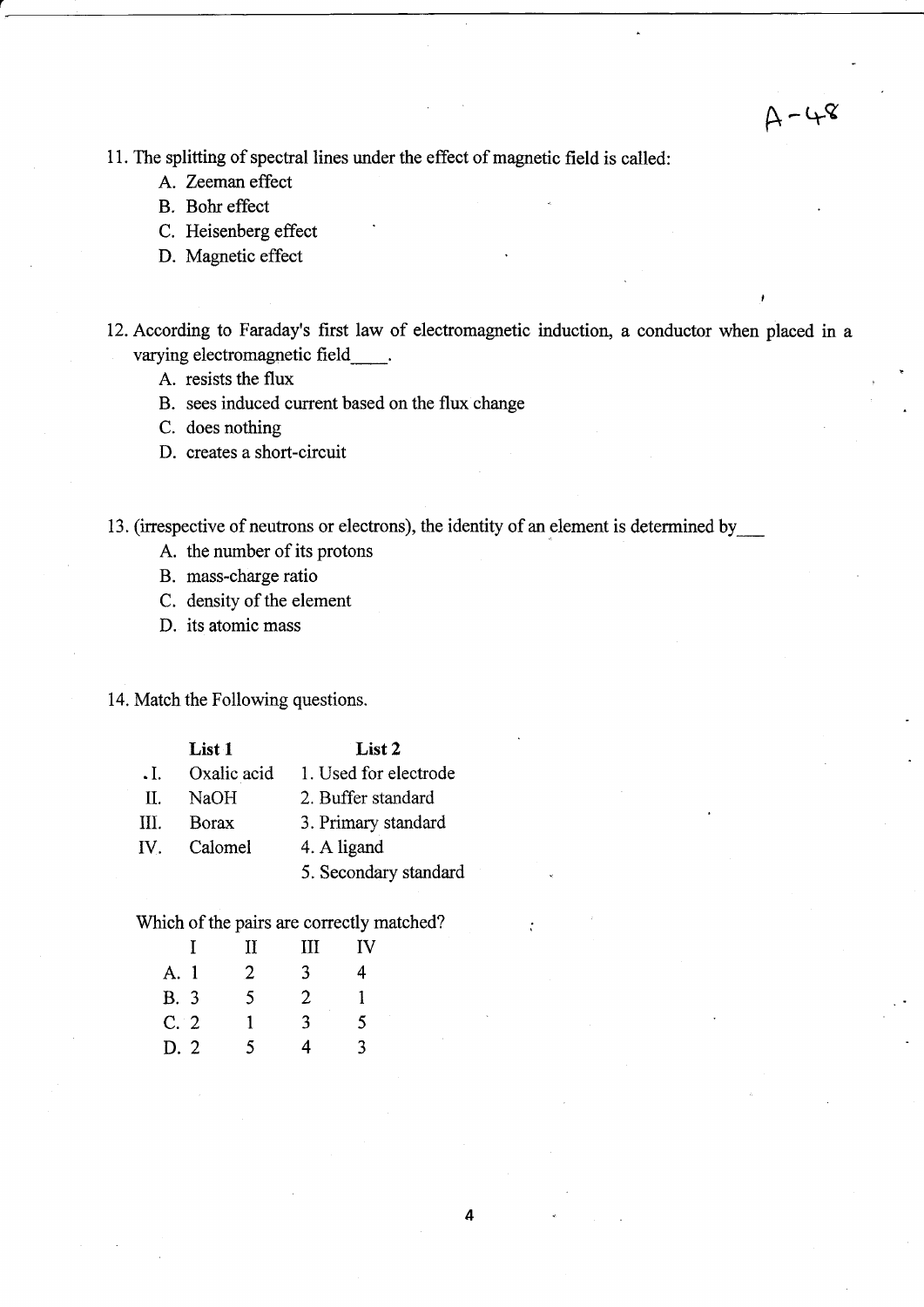# $4 - 48$

15. What does the given energy diagram depicts?



- A. a catalyzed-reaction
- B. an endothermic reaction
- C. an exothermic reaction
- D. an irreversible reaction

16. which atmospheric layer contains the highest density of gases?

- A. Exosphere
- B. Thermosphere
- C. Stratosphere
- D. Troposphere

- 17. Which of the following statement (s) is/are true?<br>
1. An emission of alpha particle reduces atomic weight by four
	-
	- II. Chloride possess electropositive nature<br>III. Ionic dissociation in acid base pair of strong acid is higher that weak acid<br>IV. Dissociation of neutron gives one positron and one proton
	- - A. Only I

.

- B. III and IV
- C. I and III
- D. II and III

## 18. Amino acid can be detected using\_.

- A. Biuret reagent
- B. Fehling reagent
- C. Ninhydrin
- D. Hydrazine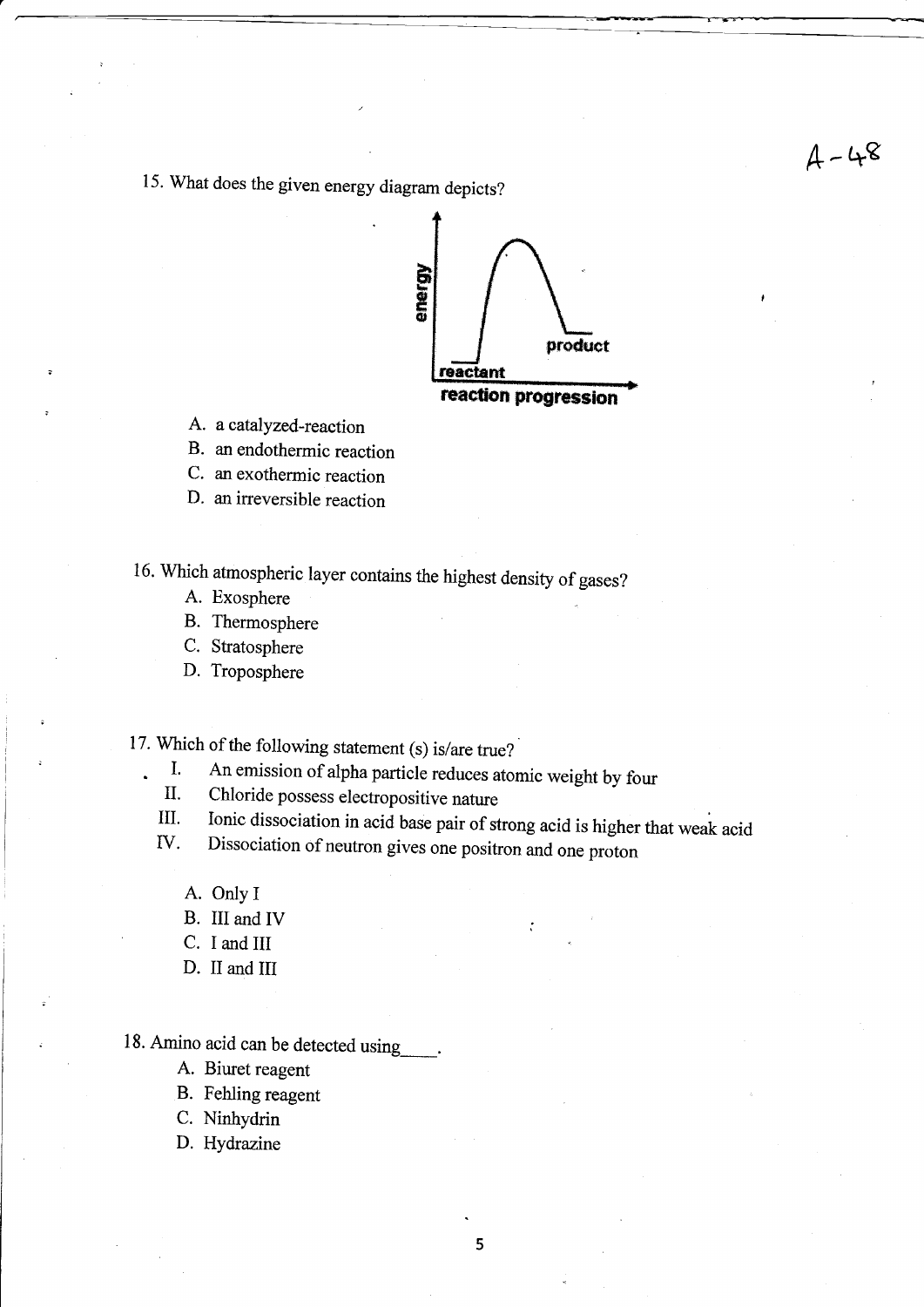1g. which of the following point mutation in a DNA sequence can be identified as transition?

- A.  $A \rightarrow C$  $B. A \rightarrow T$ C.  $G \rightarrow A$
- D.  $G \rightarrow C$

20. Arrange the following in decreasing order of permeability across lipid bilayer.

- I. GlYcerol
- II. Glucose
- m. COz
- W. Na\*
- V. Tryptophan
- A.  $I > III > V > II > IV$
- B. III > V > II > IV > I
- C. III > I > V > II > IV
- D.  $I > III > IV > V > II$

21. The genome of the corona virus is

- A. Single stranded RNA
- B. Double stranded DNA
- C. Single stranded DNA
- D. Double stranded RNA

22. If distribution of a data has tall peak then the data can be identified as  $\frac{1}{\sqrt{2}}$ .

- A. Platykurtic
- B. Leptokurtic
- C. Mesokurtic
- D. None

23. The total number of atoms per unit cell in a face-centred cubic cell is....

- A.2
- 8.4
- c.6
- D.8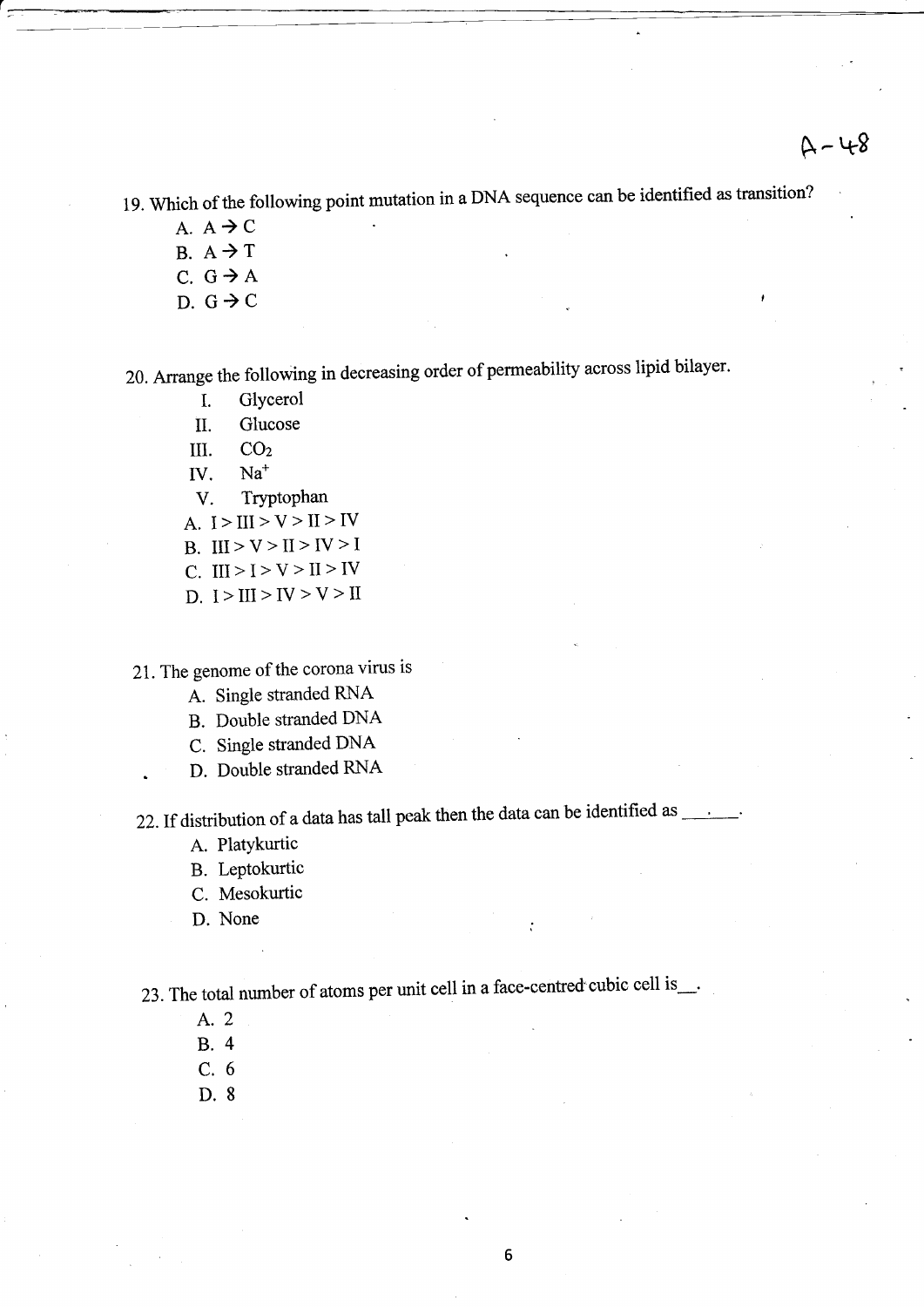I

24. Which of the following does NOT have co-planar geometry?

- A. BF:
- B. NH:
- C. NOs'
- D. XeFs
- 25. Match the following

|     | List 1                             | List 2     |
|-----|------------------------------------|------------|
|     | Plasmodium gallinaceum infects     | 1. Rodent  |
| П.  | Plasmodium vivax infects           | 2. Primate |
| Ш.  | <i>Plasmodium berghei</i> infects  | 3. Human   |
| IV. | <i>Plasmodium</i> knowlesi infects | 4. Avian   |
|     |                                    |            |

|      | T | и | Ш | IV |
|------|---|---|---|----|
| A. 3 |   | L | 2 | 4  |
| B. 4 |   | 3 | 1 | 2  |
| C.2  |   | 3 | 1 | 4  |
| D. 3 |   | 4 | 2 |    |

26. If three numbers are in the ratio 4 : 5 :6 and their average is 25. Which of the following statement(s) is/are true?

. I. The largest number is 30 and the smallest number is 20.

II. The largest number is 50.

III. The total of the three number is 85.

IV. The total of the three number is 75 and the largest number is 30.

- A. I and III
- B. II and III
- C. I and IV
- D. Only IV

27. During evolution, the photosynthetic organism responsible for increasing atmospheric oxygen from less than  $1\%$  to about  $20\%$  were

A. Mosses

- B. Diatoms
- C. Flowering plants
- D. Cyanobacteria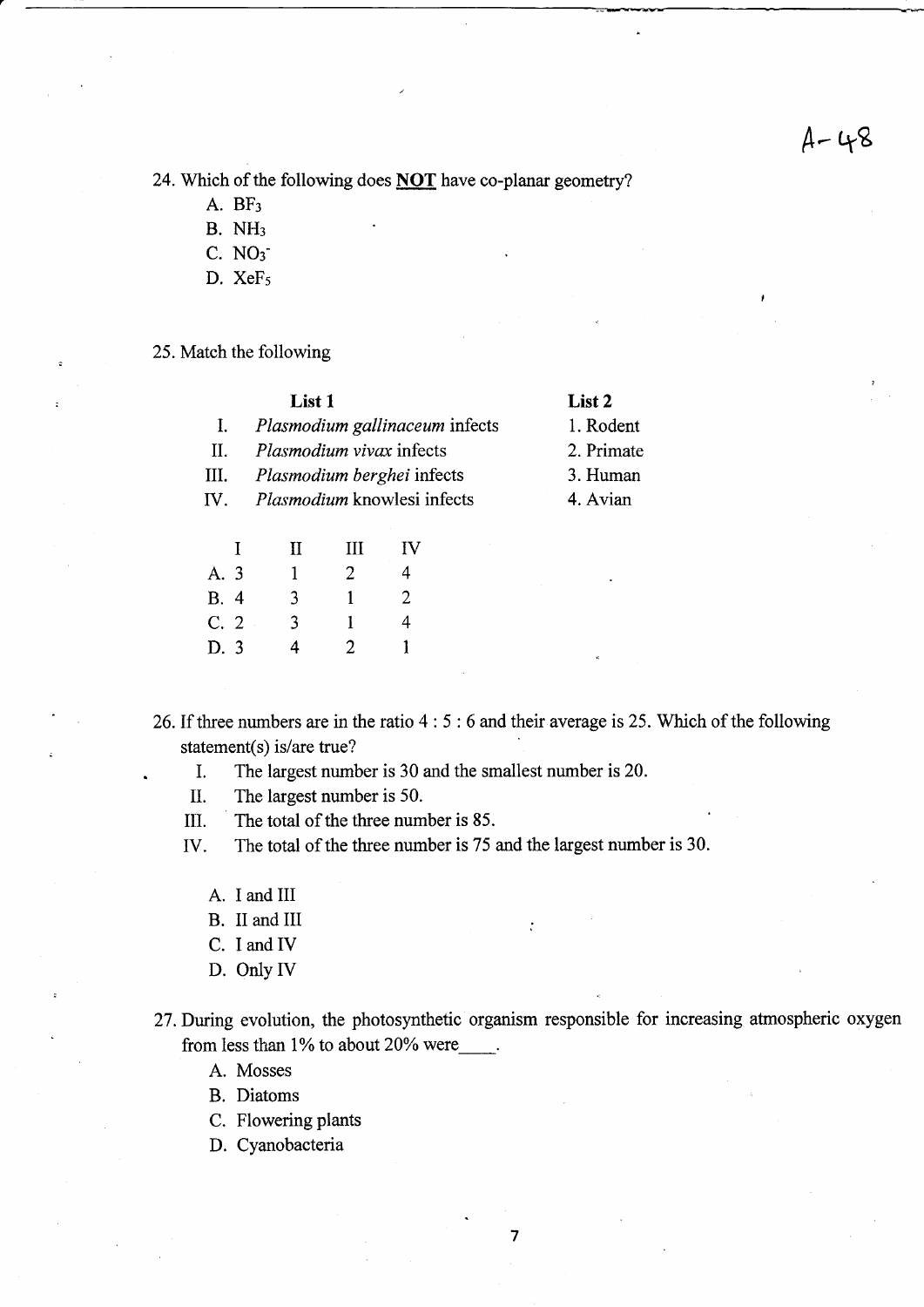- 
- 28. Which of the following statement (s) is/are true?<br>
I. Type I error is the rejection of true NULL hypothesis<br>
II. Type II error is the rejection of true AI TERNATIVE hypothesis<br>
III. Type I error is the rejection of tru
	- III. Type I error is the rejection of true ALTERNATIVE hypothesis IV. Type II error is the accentance of false AI TERNATIVE hypothesis
	- Type II error is the acceptance of false ALTERNATIVE hypothesis

- A. II and IV
- B. III and IV
- C. I and II
- D. I and IV

29. Which of the following is an important mechanism of bacterial transformation?

- A. Conjugation
- B. Mutation
- C. Adhesion
- D. Sumoylation

30. Which one is the laughing gas?

- A. NO
- B. NOz
- $C. NO<sub>3</sub>$
- D. NzO

31. What is the correct order of the following steps in Southern hybridization?<br>I. Binding of primary antibody

- 
- II. Transfer onto membrane
- III. Denaturation of Protein
- IV. Reduction of hydrogen peroxide
	- A. I, II, III, IV
	- B. IV, III, II, I
	- c. II, III,IV,I
	- D. III, II, I, fV

,.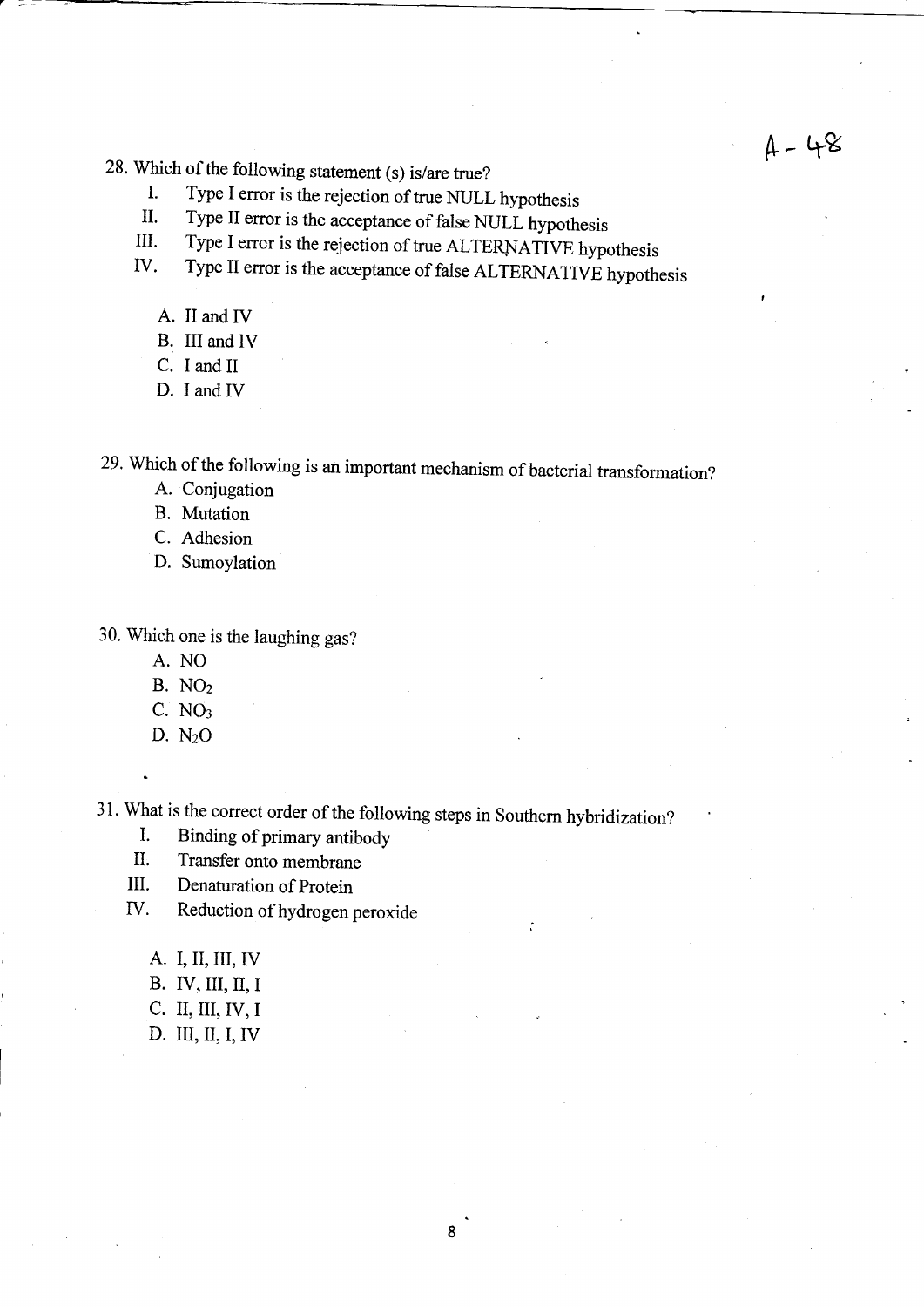32. Consider the following structures.



Which of the following statements are correct?

I. Compound 1 and 2 are enantiomers.

II. Compound 2 and 4 are enantiomers

III. Compound 1 and 4 are diastereomers

IV. Compound 1 and 2 are diastereomers

A. I and IV

B. II, III, and IV

C. I, III, and IV

D. I and II

33. Which of ihe following statement (s) is/are true?

L Gold dissolves in aqua regia.

II. Silica dissolves in hydrofluoric acid

III. Carbon black can be removed by sulphuric acid in the presence of peroxide

IV. Teflon dissolves in acetone

A. I, il and III

B. II, III and IV

C. III and IV

D. I, II and IV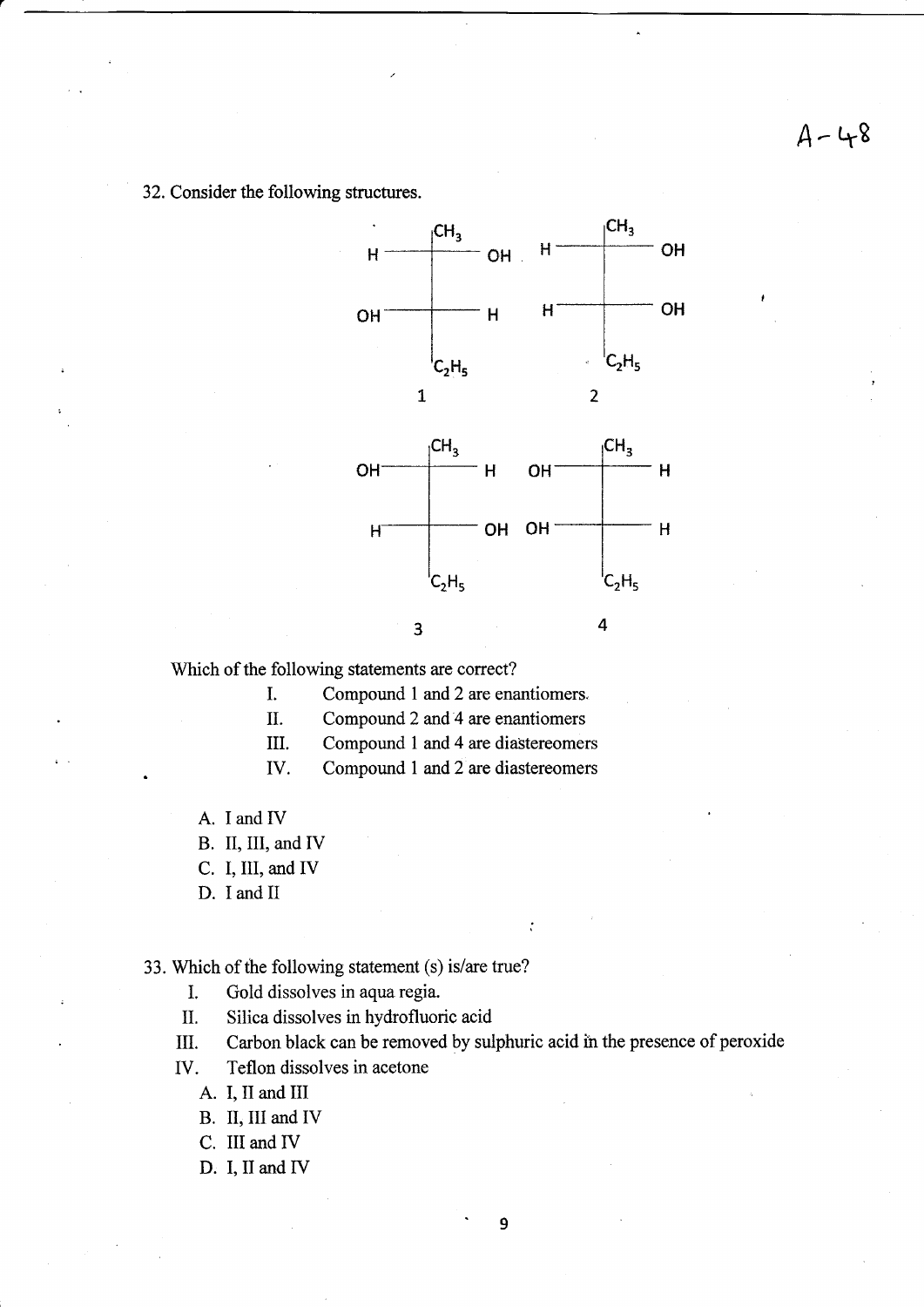$A-48$ 

I

34. Paternal alleles can be detected by using the technique.

- A. Polymerase chain reaction (PCR)
- B. Sodium dodecyl sulfate polyacrylamide gel electrophoresis (SDS PAGE)
- C. Agarose gel electrophoresis
- D. Restriction fragment length polymorphism (RFLP)
- 35. An infinitely long straight wire is along Z-direction carrying a current i. The corresponding magnetic lines of force are in \_\_\_\_.
	- A. X direction
	- B. XZ plane
	- C. YZ plane
	- D. XY plane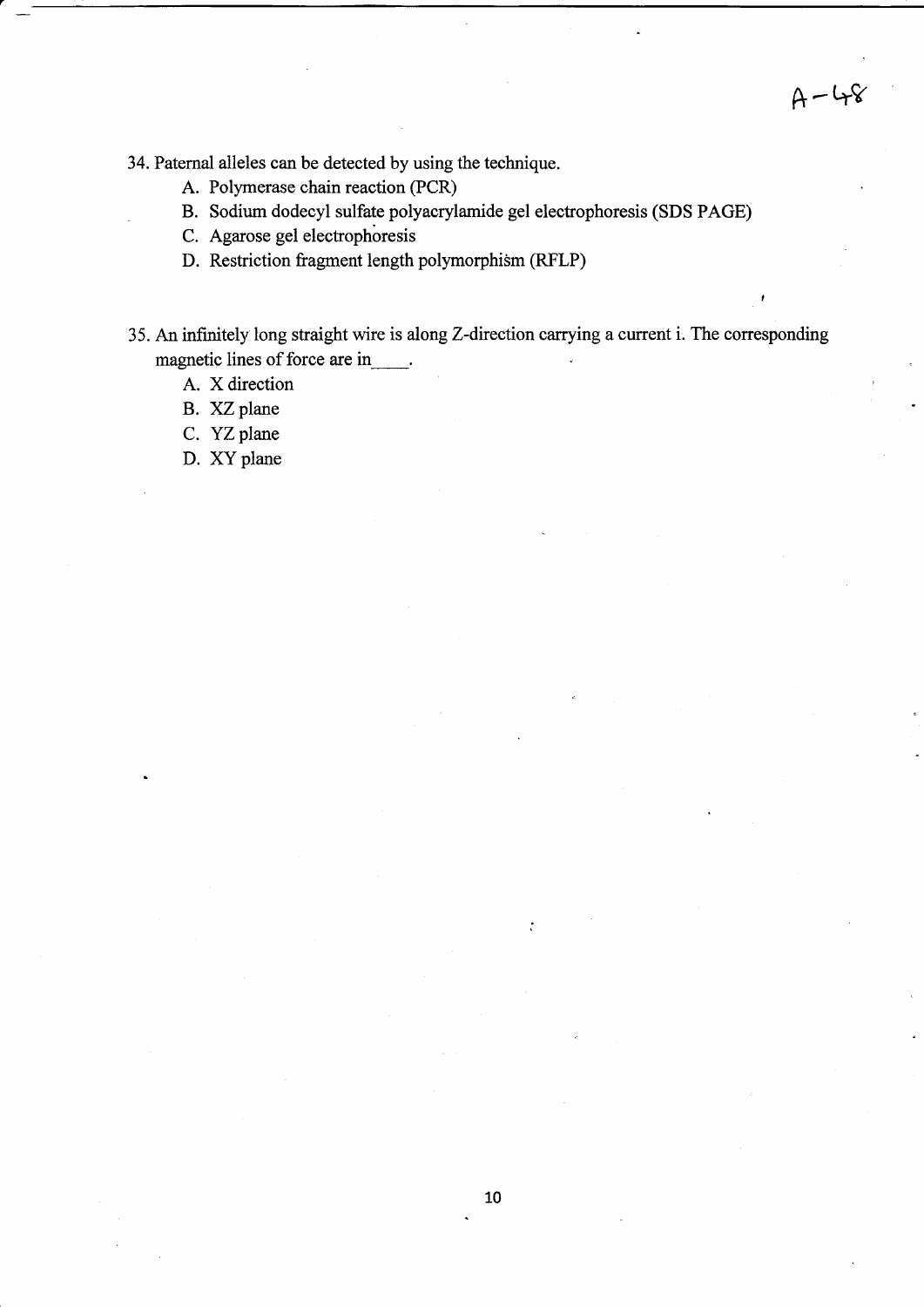### PART B

36. Activation energy of a chemical reaction can be evaluated using\_

- A. Gibbs-Helmholtz equation
- B. Arrhenius equation
- C. Van't Hoff equation
- D. Maxwell-Boltzmann equation

37. Which of the following is a part of the forward genetics approach?

- A. generation of random mutations in the genome that confer a specific phenotype
- B. site-directed mutagenesis of a cloned gene
- C. silencing of a specific gene by RNA interference
- D. generation of knockout individuals in which a specific gene is disabled
- 38. A protein has six cysteine residues. In how many different ways three disulphide linkages can be formed?
	- A.9
	- B. <sup>12</sup>
	- c. <sup>15</sup>
	- D. 2T

.

39. Which of the following is the characteristic of a cancer cell?.

- A. Density dependent inhibition
- B. Contact inhibition
- C. Loss of anchorage dependence
- D. Apoptosis
- 40. Restriction Enzyme A has the recognition sequence 5'CTGCAG3'. Restriction Enzyme B has the recognition sequence 5'GCGC3'. Based on this information, you can infer that,
	- A. Enzyme A will cut a genome into more pieces than will Enzyme B
	- B. Enzyme A will cut the genome into fewer pieces than will Enzyme B
	- C. Enzyme A will generate DNA pieces with blunt ends and Enzyme B will generate DNA pieces with sticky ends
	- D. Enzyme A will generate DNA pieces with sticky ends and Enzyme B will generate DNA pieces with blunt ends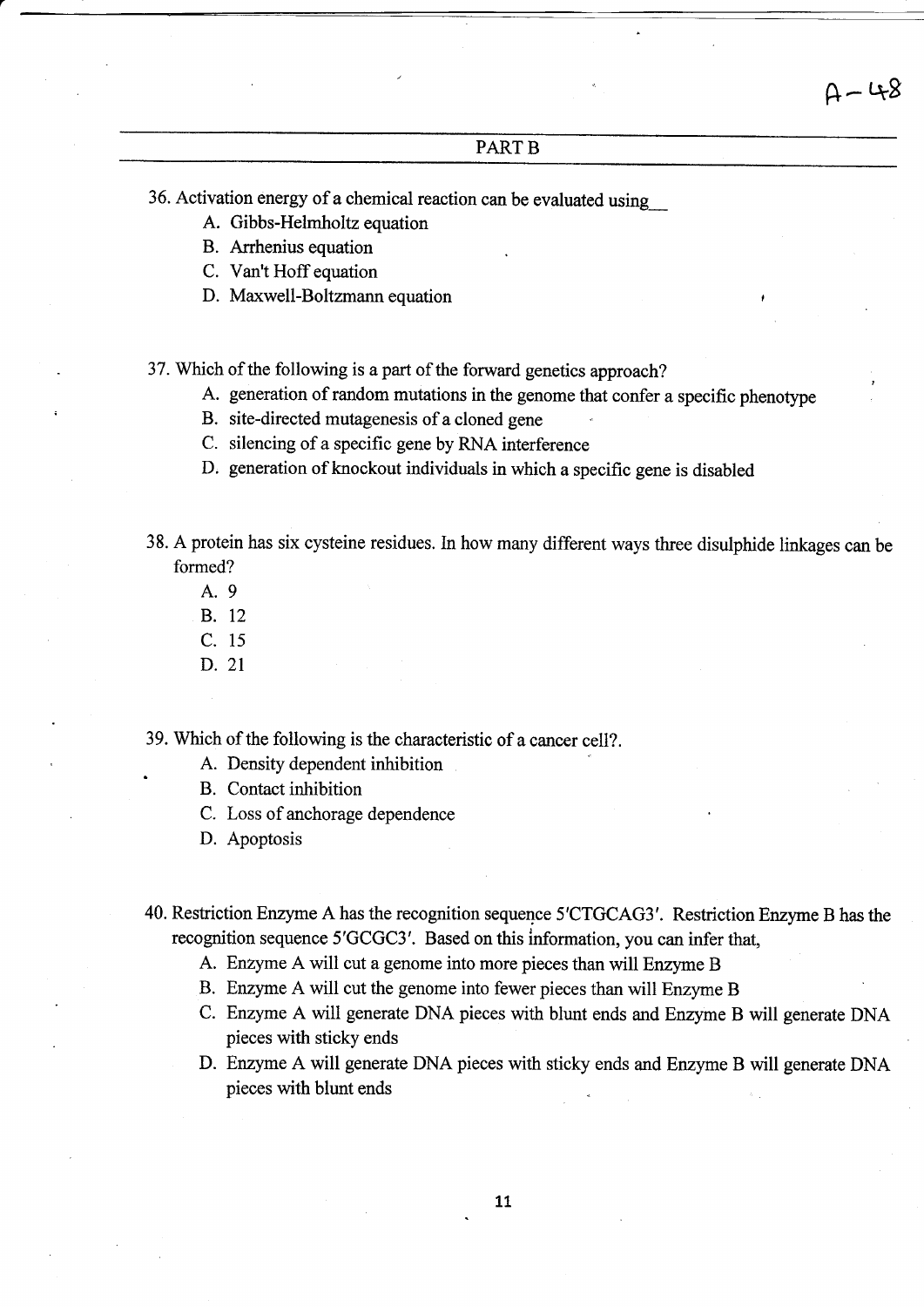41. Which of the following conditions leads to maximal expression of the lac operon?

- A. lactose present, glucose absent
- B. lactose present, glucose'present
- C. lactose absent, glucose absent
- D. lactose absent, glucose present

### 42. Arrange in the sequential order, the process of western blotting.

- I. Incubation with secondary antibody
- II. Run the protein samples on SDS gel
- III. Incubation with primary antibody
- IV. Transfer to nitrocellulose membrane
- V. Blocking
- A. II, III, I, IV, V
- B. II, IV, III, I, V
- c. II,IV, ilI, V, <sup>1</sup>
- D. II, IV, V, III, I

43. Match the correct pairs.

|    | List 1          | List 2             |
|----|-----------------|--------------------|
|    | Amino acid      | 1. Racemic mixture |
| П. | Deoxyribose     | 2. Trans-isomer    |
| Ш. | SN1-product     | 3. Inversion       |
|    | IV. SN2-product | 4. Dextro          |
|    |                 | 5. Levo            |
|    |                 |                    |

|             | $\mathbf{I}$ | $\mathbf H$ | Ш | IV |
|-------------|--------------|-------------|---|----|
| A. 1        |              | 2           | 3 | 4  |
| <b>B.</b> 3 |              | 5           | 2 | 1  |
| C.5         |              | 4           | 1 | 3  |
| D. 2        |              | 5           | 4 | 3  |

44. The site of hematopoiesis during the 5<sup>th</sup> month of an infant is

A. Cranium

- B. Yolk sac
- C. Long bone
- D. Liver and spleen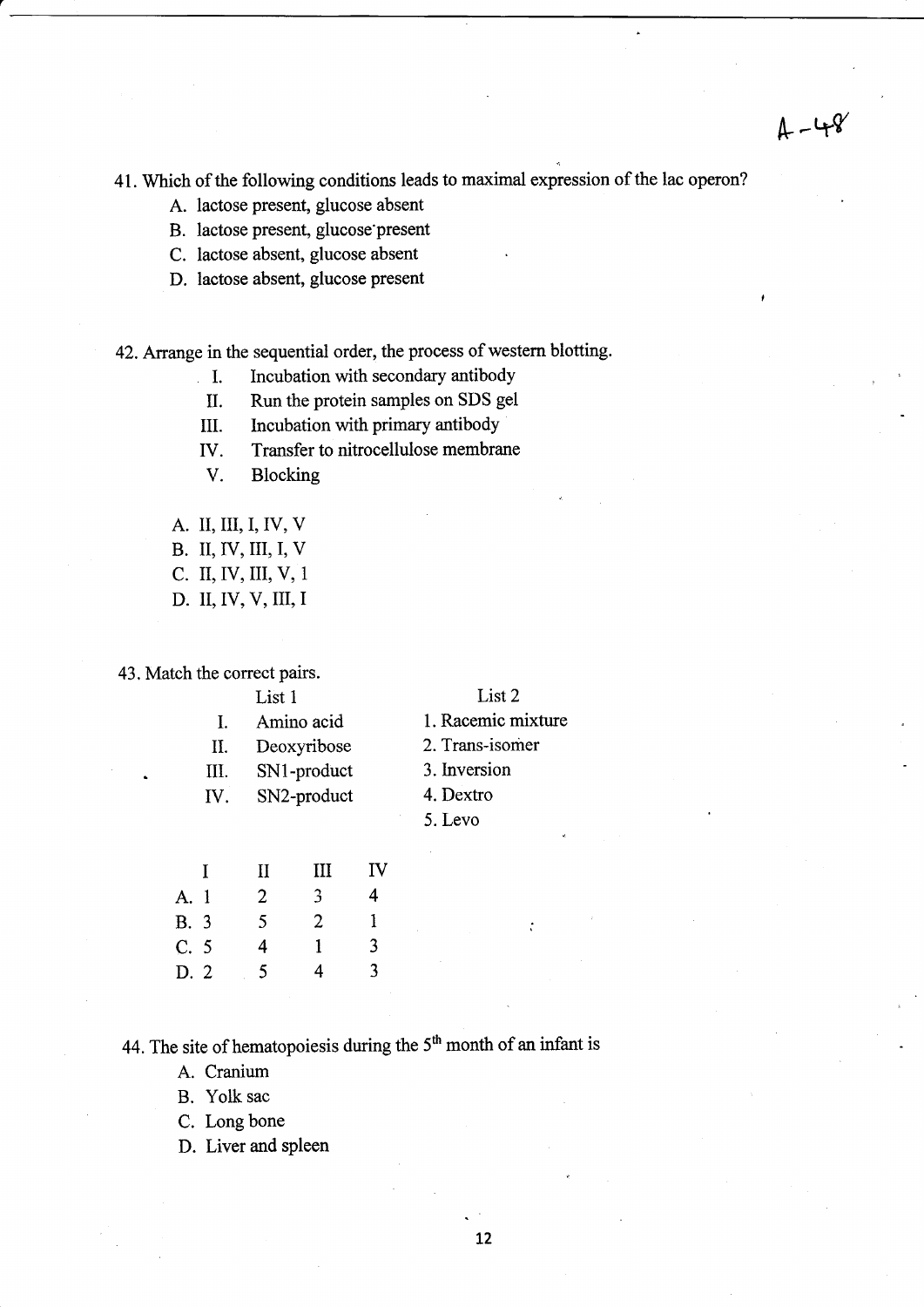45. Identify the correct statements.

- I. Methylation of DNA helps in gene silencing.''
- II. Regulation of promoter activity is the only way to regulate the gene expression.
- III. 3'UTR often contains the binding sites for miRNAs
- ry. miRNAs enhance the translation process for a particular mRNA.

A. I and III

B. I and II

- C. II and III
- D. I and IV

46. The scientist who discovered the process of phagocytosis is.

- A. Louis Pasteur
- B. Cesar Milstein
- C. Elie Metchnikoff
- D. August Wasserman

47. Match the correct pairs for the functions performed by plant(s).

|     | List 1             | List 2                                                            |
|-----|--------------------|-------------------------------------------------------------------|
|     | Phytosiderophores  | 1. Removal of organic contaminants in the rhizosphere             |
| II. | Phytoextraction    | 2. complexation and immobilization of toxins within the soil      |
| Ш.  | Phytostabilization | 3. chelate and solubilize Fe(III) to make it available for uptake |
| IV. | Phytodegradation   | 4. Removal of toxins from soil                                    |
|     |                    |                                                                   |

| IV<br>Ш             |
|---------------------|
| 3<br>$\overline{2}$ |
| 3<br>4              |
| $\overline{2}$<br>1 |
| 4<br>1              |
|                     |

48. The defense mechanism presented by human skin is

- A. Innate immunity
- B. Adaptive immunity
- C. Environmental immunity
- D. Pathogen immunity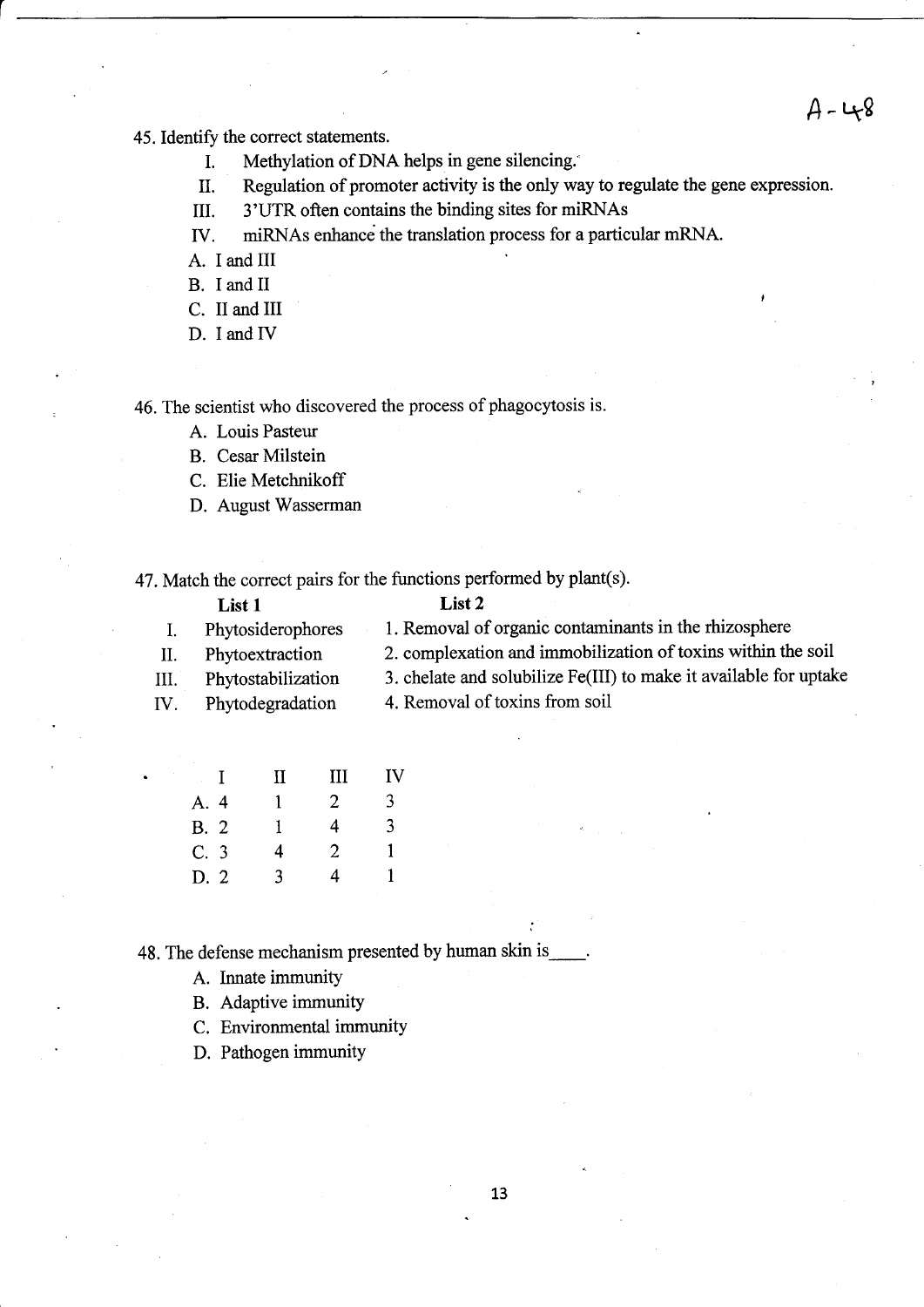49. The shape of the tobacco mosaic virus is  $A - 4^g$ 

- A. Icosahedral
- B. Spherical

C. Helical

D. Pleomorphic

50. Which genetic elements are covalently closed, circular, self-replicating and transmissible?

A. Integrons

B. IS elements

C. Plasmids

D. Prophages

51. Which of the immune cells are produced in bone marrow but mature in thymus?

A. Plasma cells

B. T cells

C. Dendritic cells

D. B cells

52. The Sanger's sequencing method is based on

A. Dideoxy chain termination

B. Chemical modification of DNA

C. Polymerization of DNA

D. Reverse transcription of DNA

53. Identify the correct statements related to Cytoplasmic male sterility in plants.

- I. Caused by mutations in the mitochondria
- II. Caused by mutations in the nueleus
- III. Mitochondria are inherited from the cytoplasm of egg cell
- IV. Follow Mendel's law of segregation
	- A. I and III
	- B. II and III
	- C. III and IV
	- D. II and IV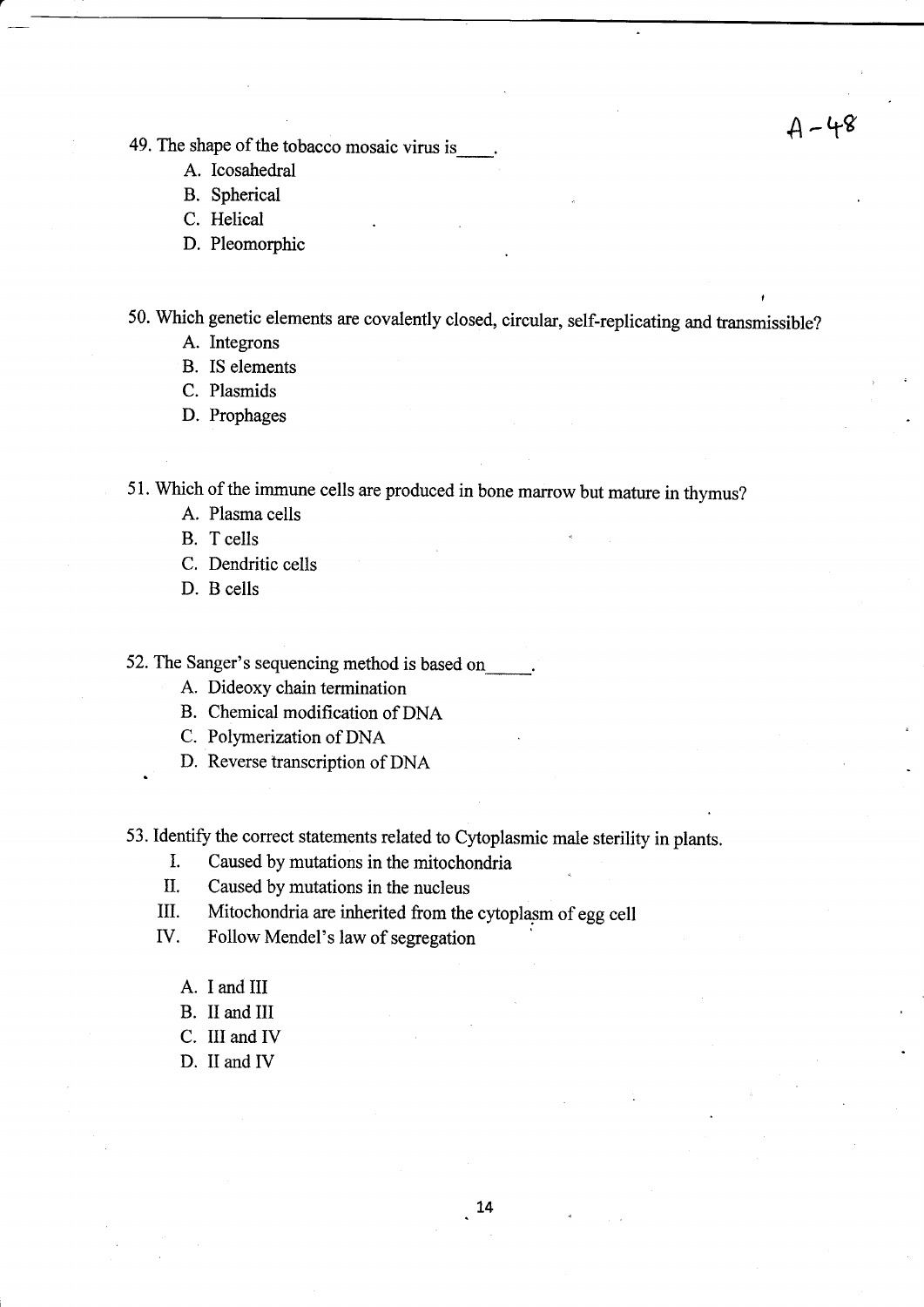54. Which of the following regarding the Ames test is true?  $A - 4$ 

A. It is used to identify newly formed auxotrophic mutants

B. It is used to identify mutants with restored biosynthetic activity

C. It is used to identify spontaneous mutants

D. It is used to identify mutants lacking photo-reactivation activity

55. Match the correct pairs.

### List 1 List 2

I. Phosphofructokinase 1. Product inhibition

II. Glycogen synthase 2. Covalent modification

III.  $\beta$ -galactosidase 3. Allosteric interaction

fV. Lactate dehydrogenase 4. Control of enzyme synthesis Which of the pairs are correctly matched?

 $\sim$   $\sim$   $\sim$ 

|             | -1 | $\mathbf{I}$ | Ш            | IV |
|-------------|----|--------------|--------------|----|
| A. 2        |    | 4            | Ŧ            | 3  |
| <b>B.</b> 3 |    | 2            | 4            | 1  |
| C.2         |    | 3            | $\mathbf{1}$ | 4  |
| D.1         |    | 4            | 3            | 2  |

56. Cyclin is associated with

- A. Leptospirosis
- B. Glycolysis
- C. Cyclosis
- D. Mitosis

57. The scientists who are involved in initial experiments of phototropism and geotropism.

- I. Fritz Went
- IL Charles Darwin
- III. Eiichi Kurosawa
- IV. Theophil Ciesielski
	- A. I and II
	- B. III and IV
	- C. I and III
	- D. II and IV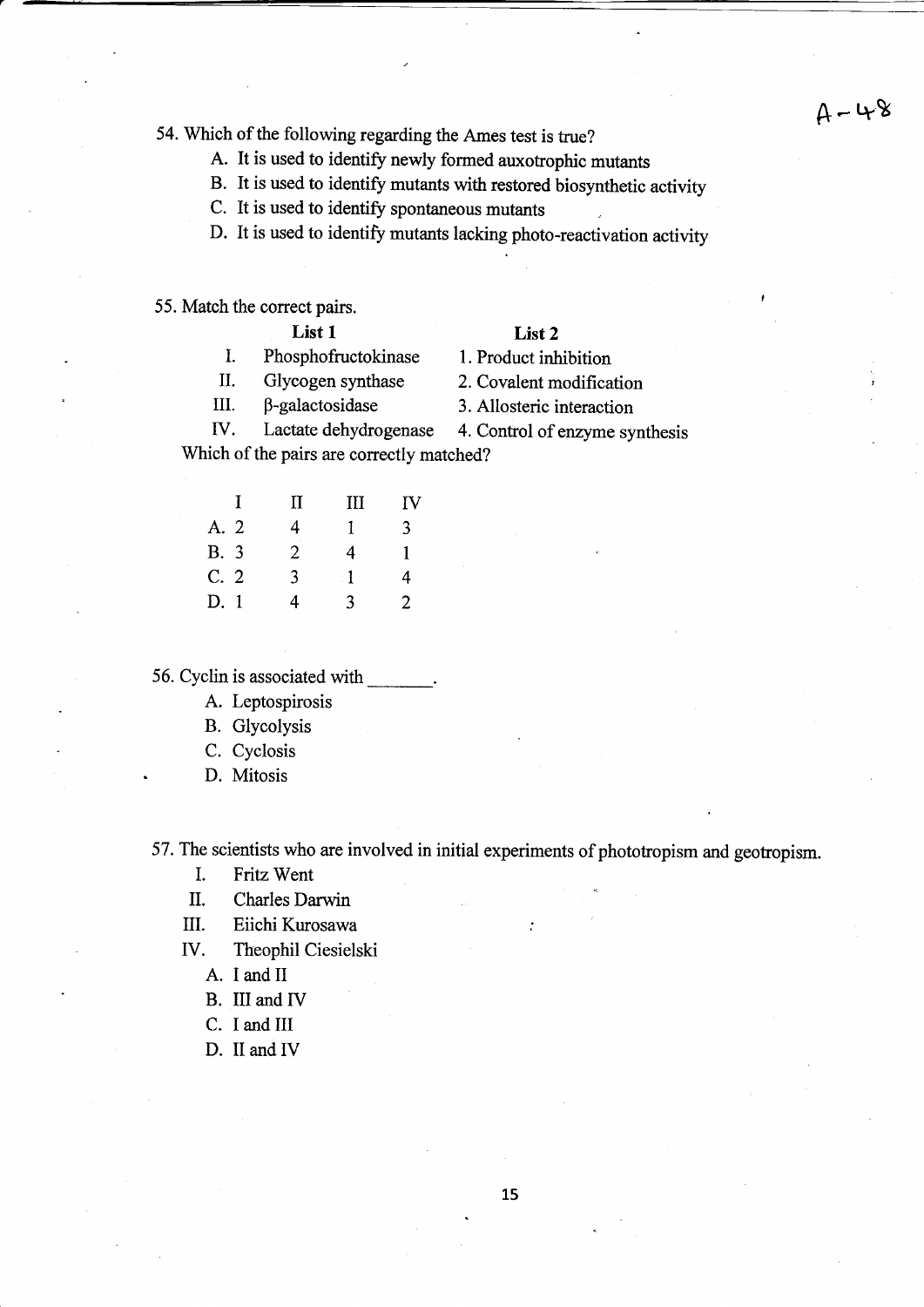$A - 48$ 

58. What is the main epigenetic event in the genome?

- A. Reversible phosphorylation of DNA
- B. Methylation of DNA and histone modification
- C. Oxidation of DNA
- D. Glycosylation of DNA.

59. The first step in allopatric speciation is <sup>r</sup>

- A. splitting of a population into two or more groups by a geographic barrier
- B. origin and spread of a new mutation in part of the population
- C. strong disruptive selection
- D. formation of allopolyploid individuals

60. The amino acid, which accumulate in plants during freezing tolerance is  $\qquad$ .

- A. Aspartate
- B. Proline
- C. Serine
- D. Arginine

61. The erzymes which convert phosphoenolpynrvate to Malate

- A. PEP carboxylase and Malate dehydrogenase
- B. Pynrvate dehydrogenase and Malate dehydrogenase
- C. Malate dehydrogenase and Aspartate aminotransferase
- D. PEP carboxylase, Malate dehydrogenase and Aspartate aminotransferase

62. Match the correct pairs of alkaloids with their plant source.

|     | List 1      |          |  | List 2                  |  |
|-----|-------------|----------|--|-------------------------|--|
| I.  |             | Ajmaline |  | 1. Papaver somnifera    |  |
| II. |             | Codeine  |  | 2. Cinchona officinalis |  |
| Ш.  | Scopolamine |          |  | 3. Rauwolfia serpentina |  |
| IV. | Quinine     |          |  | 4. Hyoscyamus niger     |  |
|     |             |          |  |                         |  |

|             | л.           | *** | 1 V |
|-------------|--------------|-----|-----|
| A. 4        | 1            | 2   | 3   |
| <b>B.</b> 2 | L            | 4   | 3   |
| C.3         | 4            | 2   | 1   |
| D. 3        | $\mathbf{1}$ | 4   | 2   |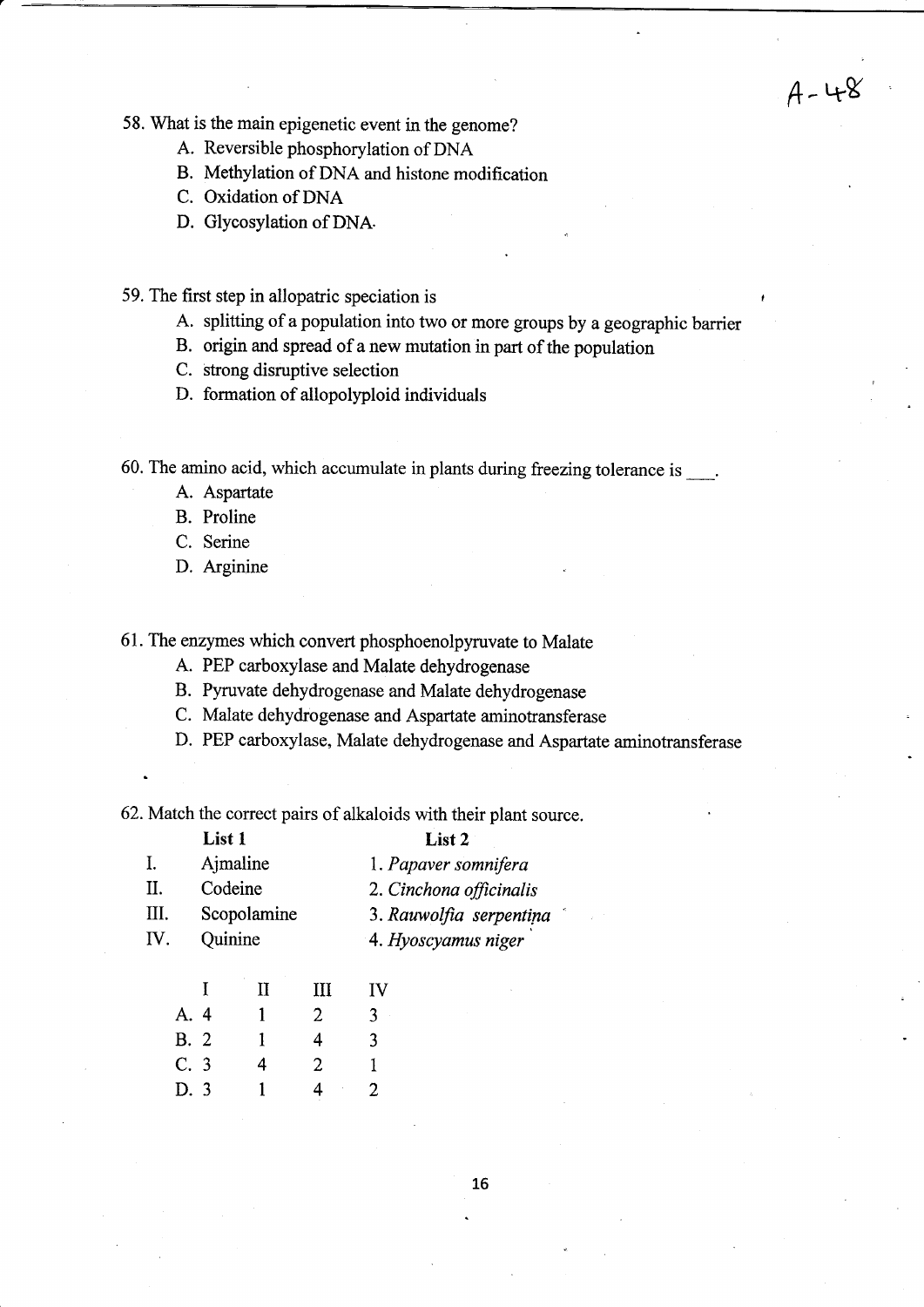,

63. In which of the following cells Lysosomes are absent?

- A. Animal cells
- B. Erythrocytes
- C. Hepatocytes
- D. Muscle cells

## 64. Which of the following pairs match with each other?<br>List 2 List 1 List 2

- 
- I. Polymerase involved in transcription of ribosomal RNA (Except 5S rRNA) 1. Reverse transcriptase
- II. Polymerase that incorporates wrong bases in DNA and used in translesion synthesis 2. Telomerase
- III. Polymerase that is involved in transcription of tRNA 3. RNA Polymerase III
- W. Polymerase that makes DNA from RNA template, and remains associated with the enzyme 4. RNA polymerase I

5. DNA PolymeraseV

|      | $\mathbf{I}$ | $\rm{II}$      | Ш | П              |
|------|--------------|----------------|---|----------------|
| A. 3 |              | $\overline{2}$ | 4 | 5              |
| B. 3 |              | 5              | 4 | 1              |
| C.4  |              | 5              | 3 | $\overline{2}$ |
| D. 4 |              | $\overline{2}$ | 5 | 1.             |

- 65. The reactions of two enzymes, Enzyme A and Enzyme B, are studied at  $pH = 7.0$ . Both enzymes produce lactose and have the same Vmax. Enzyme A has a K<sub>M</sub> of 2.0 mM while Enzyme B has a K<sub>M</sub> of 5.0 mM. Consider the following statements, when Enzyme A and Enzyme B both carry out their reaction at PH, 7.0:
	- I. Enzyme A will produce more lactose than Enzyme B when [S] is 5.0 mM
	- 11. Enzyme B will produce more lactose than Enzyme A when [S] is 5.0 mM
	- III. V<sub>0</sub> for Enzyme A will double as [S] increases from 5.0 mM to 10 mM
	- IV. V<sub>0</sub> for Enzyme B will double as [S] increases from 5.0 mM to 10 mM

Which of the statement(s) is/are correct?

- A. I only
- B. II and IV
- C. I and III
- D. III and IV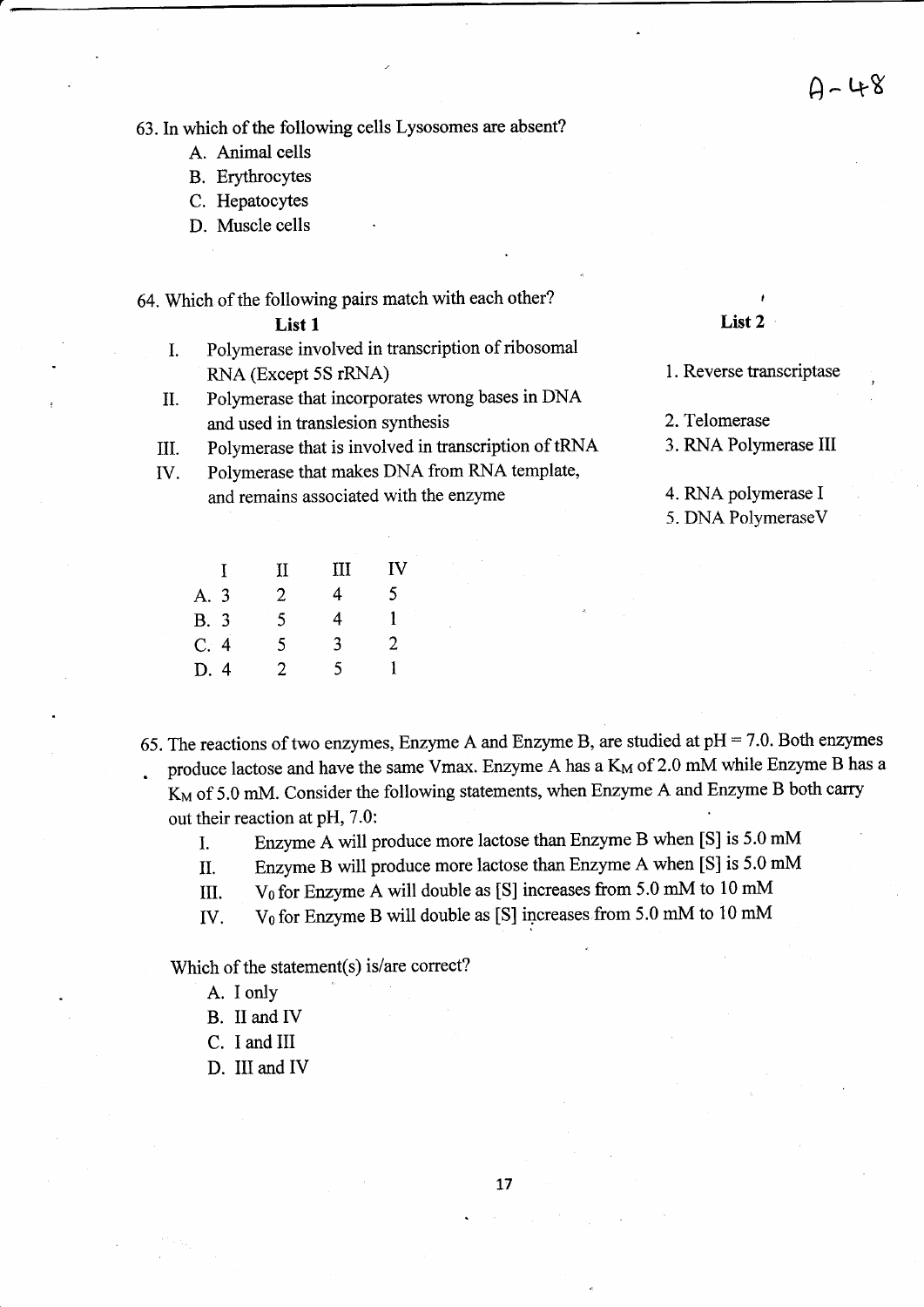$4 - 48$ 

66. Which is a characteristic of protein quaternary structure?

- A. A protein composed of identical subunits has quatemary structure but not tertiary structure
- B. A protein composed of non-identical subunits contains two polypeptide chains with opposite charges
- C. The quaternary structure of a multimeric pfotein always includes covalent crosslinks between the subunits
- D. The quaternary structure of a multimeric protein always depends upon the primary structure of the subunits
- 67. Consider the following statements
	- I. DNA methylation allows the transcription factors to access the promoter and hence it always activates the gene expression
	- I| Histone methylation always causes silencing of gene expression
	- III. DNA methylation is always associated with gene silencing
	- IV. Histone deacetylation is responsible for gene silencing

Which of the following statements is/are correct?

- A. I and II
- B. II and IV
- C. I and IV
- D. III and IV
- 68. Which of the following pairs match with each other?

- List 1<br>
I. Degrades mRNA from RNA-DNA hybrid 1. Nuclease<br>
I. Separates two daughter chromosomes after replication 2. Helicase
- II. Separates two daughter chromosomes after replication 2. Helicase<br>III. Cleaves the phosphodiester bond of RNA 3. Topoisomerase
- III. Cleaves the phosphodiester bond of RNA 3. Topoison<br>IV. Inwinds the dsRNA 4. RNase H
- IV. Unwinds the dsRNA

## $List 1$  List 2

- 
- 
- 
- 
- 5. RNase A

|      | $\mathbf{I}$ | Π | Ш              | ΙV |
|------|--------------|---|----------------|----|
| A. 1 |              | 2 | $\overline{3}$ | 4  |
| B. 4 |              | 3 | 5              | 2  |
| C.4  |              | 2 | 5              | 1  |
| D.5  |              | 2 | 4              | 3  |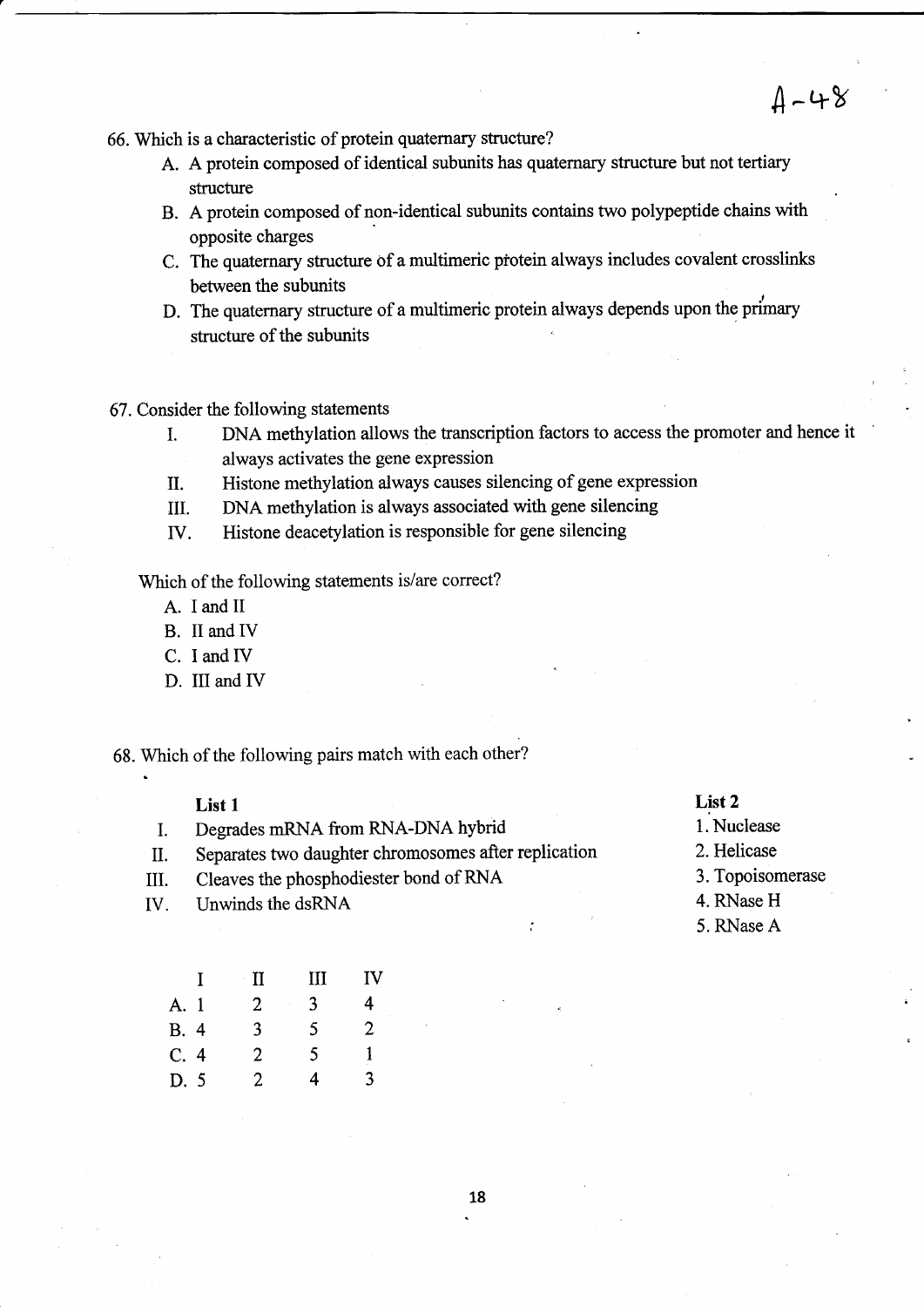$A - 48$ 

69. Match the given microbial products with their producing micro-organisms.

|      | List 1          | List 2                        |
|------|-----------------|-------------------------------|
| Ι.   | Amino acid      | 1. Xanthomonas                |
| Π.   | Organic acids   | 2. Eremothecium ashbyi        |
| III. | Vitamins        | 3. Aspergillus niger          |
| IV.  | Polysaccharides | 4. Corynebacterium glutamicum |
|      |                 |                               |

|      | -1 | П | Ш              | IV |
|------|----|---|----------------|----|
| A. 1 |    | 2 | 3              | 4  |
| B. 2 |    | 1 | 4              | 3  |
| C.3  |    | 1 | 4              | 2  |
| D. 4 |    | ٩ | $\mathfrak{D}$ | 1  |

70. Trypsin and chymotrypsin are example of digestive enzymes and the active site of these enzymes consists of a catalytic triad. Which of the following amino acid residues are involved in the active site?

- A. Serine, methionine and aspartate
- B. Serine, methionine and glutamate
- C. Serine, histidine and aspartate
- D. Serine, histidine and glutamate

 $\cdot$